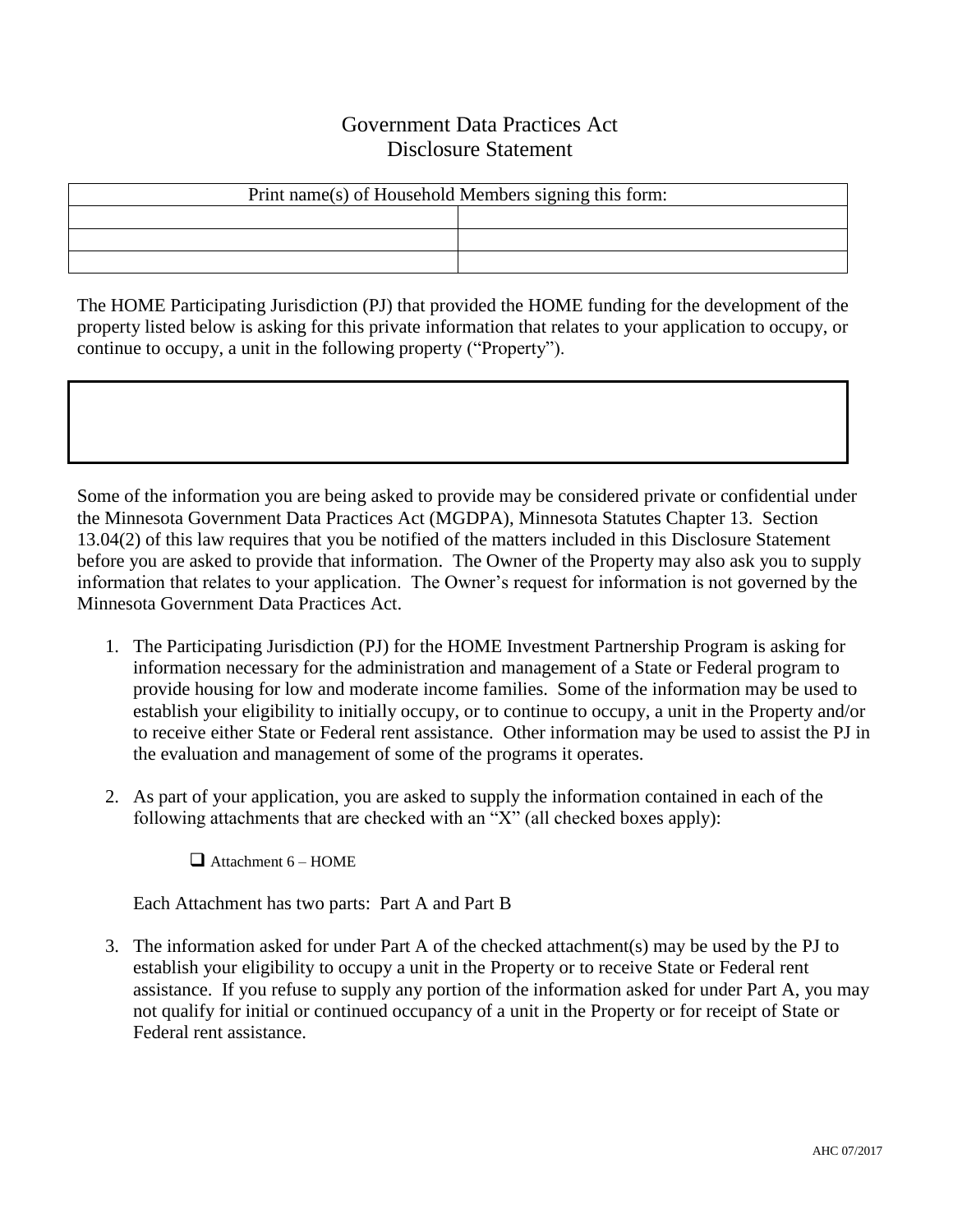- 4. The information asked for under Part B will help the PJ in the evaluation and management of some of the programs it operates and your supplying of this information will be helpful to the PJ. Failure to provide any of the information asked for under Part B will NOT affect whether or not you qualify for initial or continued occupancy of a unit in the Property or for State or Federal rent assistance.
- 5. The Owner may also ask for information to determine whether or not it will rent a unit in the Property to you. If you supply, or refuse to supply, any information requested by the Owner, it will NOT affect a decision by the PJ, but could affect the Owner's decision to rent a unit to you. The determination by the Owner is separate from the PJ's determination and the PJ does not participate, in any way, in the Owner's decision.
- 6. All of the information that you supply to the PJ will be accessible to staff of the PJ (and its agents) and may be made available to staff of the Office of the Minnesota Attorney General, the United States Department of Housing and Urban Development (HUD), the United States Internal Revenue Service (IRS) and other persons and/or governmental entities who have statutory authority to review the information, investigate specific conduct, and/or take appropriate legal action including but not limited to law enforcement agencies, courts and other regulatory agencies. The information may also be provided by the PJ to the Owner's management agents of the Property.
- 7. This Disclosure Statement remains in effect for as long as you occupy a unit in the Property and are a participant in the program(s) identified in #2 above.

I was (We were) supplied with a copy of and have read this Government Data Practices Act Disclosure Statement and the Attachments identified in #2 above.

Head of Household, Spouse, Co-Head and all household members age 18 or older must sign and date:

| Applicant/Tenant signature | Date |
|----------------------------|------|
| Applicant/Tenant signature | Date |
| Applicant/Tenant signature | Date |
| Applicant/Tenant signature | Date |
| Applicant/Tenant signature | Date |